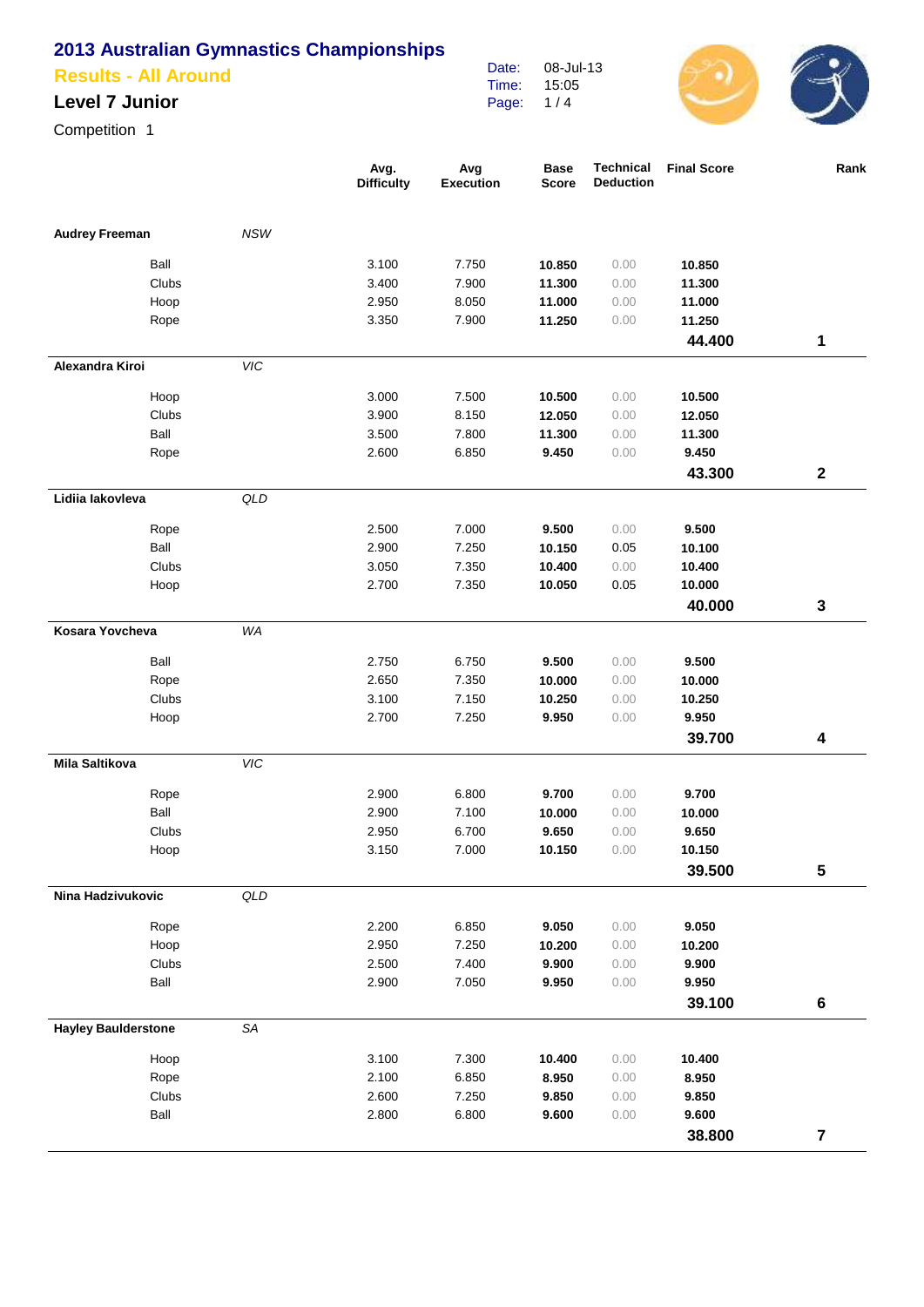## **Results - All Around**

## **Level 7 Junior**

Competition 1

|                    |               |                             | Avg.<br><b>Difficulty</b> | Avg<br><b>Execution</b> | <b>Base</b><br><b>Score</b> | Technical<br><b>Deduction</b> | <b>Final Score</b> | Rank |
|--------------------|---------------|-----------------------------|---------------------------|-------------------------|-----------------------------|-------------------------------|--------------------|------|
| Ashari Gill        |               | VIC                         |                           |                         |                             |                               |                    |      |
|                    | Ball          |                             | 2.800                     | 7.350                   | 10.150                      | 0.00                          | 10.150             |      |
|                    | Clubs         |                             | 2.950                     | 7.250                   | 10.200                      | 0.00                          | 10.200             |      |
|                    | Hoop          |                             | 2.700                     | 6.850                   | 9.550                       | 0.00                          | 9.550              |      |
|                    | Rope          |                             | 2.250                     | 6.500                   | 8.750                       | 0.30                          | 8.450              |      |
|                    |               |                             |                           |                         |                             |                               | 38.350             | 8    |
| <b>Sunny Fan</b>   |               | QLD                         |                           |                         |                             |                               |                    |      |
|                    | Rope          |                             | 2.650                     | 6.500                   | 9.150                       | 0.00                          | 9.150              |      |
|                    | Ball          |                             | 2.450                     | 6.600                   | 9.050                       | 0.00                          | 9.050              |      |
|                    | Clubs         |                             | 2.800                     | 7.050                   | 9.850                       | 0.00                          | 9.850              |      |
|                    | Hoop          |                             | 2.700                     | 7.250                   | 9.950                       | 0.00                          | 9.950              |      |
|                    |               |                             |                           |                         |                             |                               | 38.000             | 9    |
| Ayumi Yokote       |               | WA                          |                           |                         |                             |                               |                    |      |
|                    | Clubs         |                             | 2.200                     | 6.900                   | 9.100                       | 0.00                          | 9.100              |      |
|                    | Ball          |                             | 2.200                     | 7.100                   | 9.300                       | 0.00                          | 9.300              |      |
|                    | Hoop          |                             | 2.850                     | 7.200                   | 10.050                      | 0.00                          | 10.050             |      |
|                    | Rope          |                             | 2.450                     | 7.100                   | 9.550                       | 0.00                          | 9.550              |      |
|                    |               |                             |                           |                         |                             |                               | 38.000             | 9    |
| Alisa Buglak       |               | SA                          |                           |                         |                             |                               |                    |      |
|                    | Ball          |                             | 2.100                     | 7.050                   | 9.150                       | 0.00                          | 9.150              |      |
|                    | Rope          |                             | 2.250                     | 6.700                   | 8.950                       | 0.00                          | 8.950              |      |
|                    | Hoop          |                             | 2.750                     | 6.500                   | 9.250                       | 0.00                          | 9.250              |      |
|                    | Clubs         |                             | 2.700                     | 7.150                   | 9.850                       | 0.00                          | 9.850              |      |
|                    |               |                             |                           |                         |                             |                               | 37.200             | 11   |
| <b>Tyla Petrie</b> |               | $NSW$                       |                           |                         |                             |                               |                    |      |
|                    | Rope          |                             | 1.950                     | 6.650                   | 8.600                       | 0.00                          | 8.600              |      |
|                    | Clubs         |                             | 2.750                     | 7.250                   | 10.000                      | 0.00                          | 10.000             |      |
|                    | Hoop          |                             | 2.350                     | 7.400                   | 9.750                       | 0.00                          | 9.750              |      |
|                    | Ball          |                             | 2.000                     | 6.850                   | 8.850                       | 0.00                          | 8.850              |      |
|                    |               |                             |                           |                         |                             |                               | 37.200             | 11   |
| Louisa Hu          |               | $\ensuremath{\mathit{NSW}}$ |                           |                         |                             |                               |                    |      |
|                    | Ball          |                             | 2.100                     | 6.650                   | 8.750                       | 0.00                          | 8.750              |      |
|                    | Hoop          |                             | 2.150                     | 7.000                   | 9.150                       | 0.00                          | 9.150              |      |
|                    | Rope          |                             | 2.200                     | 6.900                   | 9.100                       | 0.00                          | 9.100              |      |
|                    | Clubs         |                             | 2.450                     | 6.700                   | 9.150                       | 0.00                          | 9.150              |      |
| Jade Jameson       |               | $\ensuremath{\mathit{NSW}}$ |                           |                         |                             |                               | 36.150             | 13   |
|                    |               |                             |                           |                         |                             |                               |                    |      |
|                    | Rope          |                             | 1.750                     | 7.300                   | 9.050                       | 0.00                          | 9.050              |      |
|                    | Hoop          |                             | 2.700                     | 7.300                   | 10.000                      | 0.00                          | 10.000             |      |
|                    | Clubs<br>Ball |                             | 2.300<br>1.600            | 7.300<br>6.450          | 9.600<br>8.050              | 0.00<br>0.60                  | 9.600<br>7.450     |      |
|                    |               |                             |                           |                         |                             |                               |                    | 14   |
|                    |               |                             |                           |                         |                             |                               | 36.100             |      |

Date: Time: Page:

08-Jul-13 15:05 2 / 4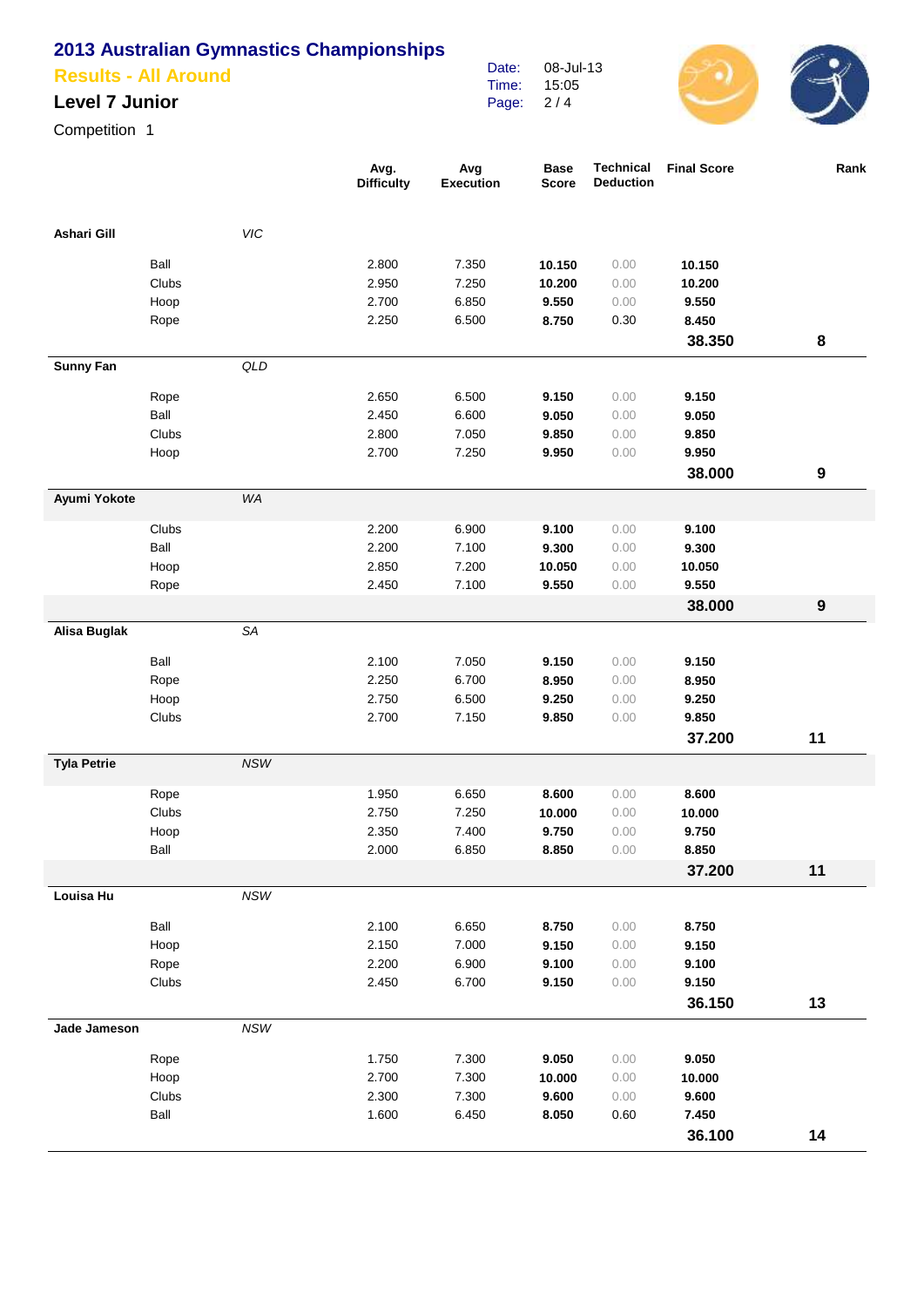### **Results - All Around**

#### **Level 7 Junior**

Competition 1

|                         |       |                | Avg.<br><b>Difficulty</b> | Avg<br><b>Execution</b> | <b>Base</b><br><b>Score</b> | <b>Technical</b><br><b>Deduction</b> | <b>Final Score</b> | Rank |
|-------------------------|-------|----------------|---------------------------|-------------------------|-----------------------------|--------------------------------------|--------------------|------|
| <b>Elizabeth Newman</b> |       | <b>NSW</b>     |                           |                         |                             |                                      |                    |      |
|                         | Rope  |                | 1.400                     | 6.850                   | 8.250                       | 0.00                                 | 8.250              |      |
|                         | Clubs |                | 2.100                     | 6.200                   | 8.300                       | 0.00                                 | 8.300              |      |
|                         | Ball  |                | 2.100                     | 7.000                   | 9.100                       | 0.00                                 | 9.100              |      |
|                         | Hoop  |                | 2.850                     | 7.250                   | 10.100                      | 0.00                                 | 10.100             |      |
|                         |       |                |                           |                         |                             |                                      | 35.750             | 15   |
| Rebecca Xu              |       | VIC            |                           |                         |                             |                                      |                    |      |
|                         | Ball  |                | 2.450                     | 6.900                   | 9.350                       | 0.00                                 | 9.350              |      |
|                         | Hoop  |                | 2.550                     | 6.450                   | 9.000                       | 0.30                                 | 8.700              |      |
|                         | Clubs |                | 2.150                     | 6.350                   | 8.500                       | 0.00                                 | 8.500              |      |
|                         | Rope  |                | 2.500                     | 6.700                   | 9.200                       | 0.00                                 | 9.200              |      |
|                         |       |                |                           |                         |                             |                                      | 35.750             | 15   |
| <b>Lily Rodgers</b>     |       | <b>NSW</b>     |                           |                         |                             |                                      |                    |      |
|                         | Ball  |                | 1.850                     | 6.700                   | 8.550                       | 0.00                                 | 8.550              |      |
|                         | Rope  |                | 2.300                     | 7.350                   | 9.650                       | 0.00                                 | 9.650              |      |
|                         | Hoop  |                | 2.300                     | 6.700                   | 9.000                       | 0.00                                 | 9.000              |      |
|                         | Clubs |                | 2.050                     | 6.450                   | 8.500                       | 0.00                                 | 8.500              |      |
|                         |       |                |                           |                         |                             |                                      | 35.700             | 17   |
| Kayleigh Bancroft       |       | QLD            |                           |                         |                             |                                      |                    |      |
|                         | Rope  |                | 2.550                     | 6.550                   | 9.100                       | 0.00                                 | 9.100              |      |
|                         | Hoop  |                | 2.400                     | 6.600                   | 9.000                       | 0.30                                 | 8.700              |      |
|                         | Ball  |                | 1.850                     | 6.850                   | 8.700                       | 0.00                                 | 8.700              |      |
|                         | Clubs |                | 2.450                     | 6.450                   | 8.900                       | 0.00                                 | 8.900              |      |
|                         |       |                |                           |                         |                             |                                      | 35.400             | 18   |
| Thu Luu                 |       | VIC            |                           |                         |                             |                                      |                    |      |
|                         | Rope  |                | 2.450                     | 6.900                   | 9.350                       | 0.00                                 | 9.350              |      |
|                         | Hoop  |                | 2.350                     | 7.100                   | 9.450                       | 0.00                                 | 9.450              |      |
|                         | Ball  |                | 1.800                     | 6.450                   | 8.250                       | 0.60                                 | 7.650              |      |
|                         | Clubs |                | 1.900                     | 6.700                   | 8.600                       | 0.00                                 | 8.600              |      |
|                         |       |                |                           |                         |                             |                                      | 35.050             | 19   |
| <b>Sophie Kleiss</b>    |       | SA             |                           |                         |                             |                                      |                    |      |
|                         | Clubs |                | 1.950                     | 6.400                   | 8.350                       | 0.00                                 | 8.350              |      |
|                         | Hoop  |                | 2.100                     | 6.050                   | 8.150                       | 0.00                                 | 8.150              |      |
|                         | Rope  |                | 2.000                     | 6.450                   | 8.450                       | 0.00                                 | 8.450              |      |
|                         | Ball  |                | 1.600                     | 6.300                   | 7.900                       | 0.00                                 | 7.900              |      |
|                         |       |                |                           |                         |                             |                                      | 32.850             | 20   |
| <b>Alexis Lane</b>      |       | $\mathsf{QLD}$ |                           |                         |                             |                                      |                    |      |
|                         | Hoop  |                | 1.750                     | 6.500                   | 8.250                       | 0.00                                 | 8.250              |      |
|                         | Clubs |                | 1.550                     | 6.550                   | 8.100                       | 0.00                                 | 8.100              |      |
|                         | Ball  |                | 1.750                     | 6.450                   | 8.200                       | 0.00                                 | 8.200              |      |
|                         | Rope  |                | 1.400                     | 6.800                   | 8.200                       | 0.00                                 | 8.200              |      |
|                         |       |                |                           |                         |                             |                                      | 32.750             | 21   |

Date: Time: Page:

08-Jul-13 15:05 3 / 4